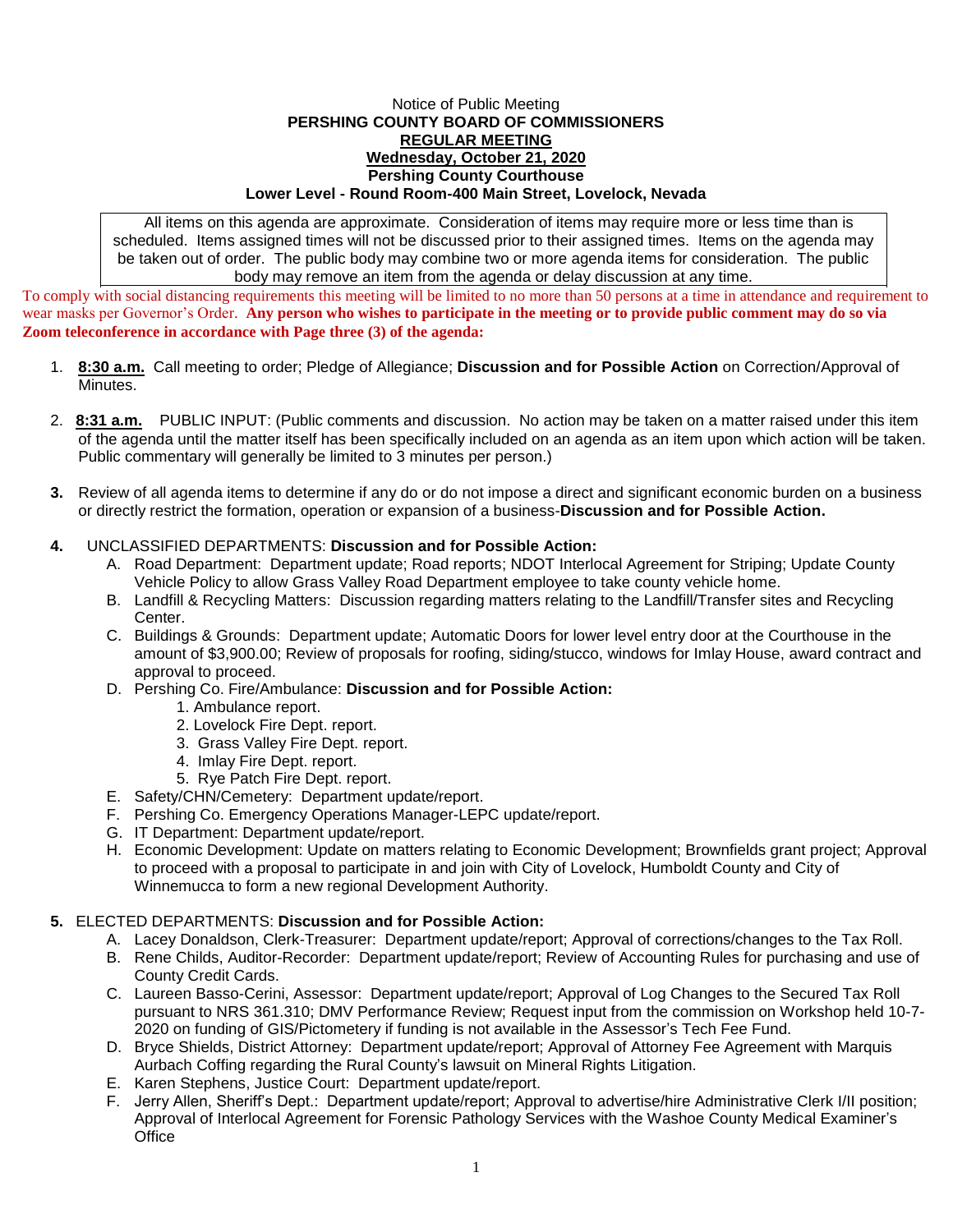- 6. Update on progress of site location, design, funding, amenities and construction of future Law Enforcement Center-**Discussion and for Possible Action**.
- 7. **9:30 a.m.** Coeur Rochester Mine: Greg Robinson and Sara Thorne: Update on the Coeur Rochester mine and construction progress.
- 8. Proclamations and Awards: **Discussion and for Possible Action** (The Pershing County Board of Commissioners may make a Proclamation or present a service or other award on behalf of the County).
- 9. First reading of a proposed ordinance revising the requirements and age limit of manufactured homes being placed in Pershing County, Chapter 308 Section 17.308.05 in the Pershing County Development Code.
- 10. First reading on a proposed ordinance placing restrictions on billboards and other outdoor advertising in Pershing County.
- 11. Grass Valley Advisory Board: Update on matters relating to the Grass Valley area.
- 12. Derby Field Airport: Update on matters relating to the Derby Field Airport.
- 13. Litigation Meeting.
- 14. Report from Legal Counsel.
- 15. Report from Administrative Assistant/HR Rep.-County Commissioner's Office.
- 16. Items for future agendas- **Discussion and for Possible Action.**
- 17. Correspondence.
- 18. Matters of the Board for Discussion.

Board Member reports. Board Liaison reports. (Nevada Works, Safety, Hospital Board, Emergency Management, Cemetery, Recreation Board, WNDD, Pe. Co. Economic Dev./, Community Center, Airport Advisory Board; Museum Advisory Board, Library Board, Senior Center Advisory Board, Central Nevada Water Authority, Planning Board, Broadband Advisory Board, 911 Committee, Solid Waste Management Recycling Advisory Board, Pe. Co. Volunteer Advisory Board, T. V. Board, Frontier Coalition, Humboldt River Water Basin Authority.)

- 19. PUBLIC INPUT: (Public comments and discussion. No action may be taken on a matter raised under this item of the agenda until the matter itself has been specifically included on an agenda as an item upon which action will be taken. Public commentary will generally be limited to 3 minutes per person.)
- 20. Approval of Vouchers-**Discussion and for Possible Action**.
	- **NOTICE:** The County Commission may by law receive information from legal counsel regarding potential or existing litigation involving a matter over which the County Commission has supervision, control, jurisdiction or advisory power, and such gathering does not constitute a meeting of the County Commission pursuant to Nevada Revised Statutes **241.015.**